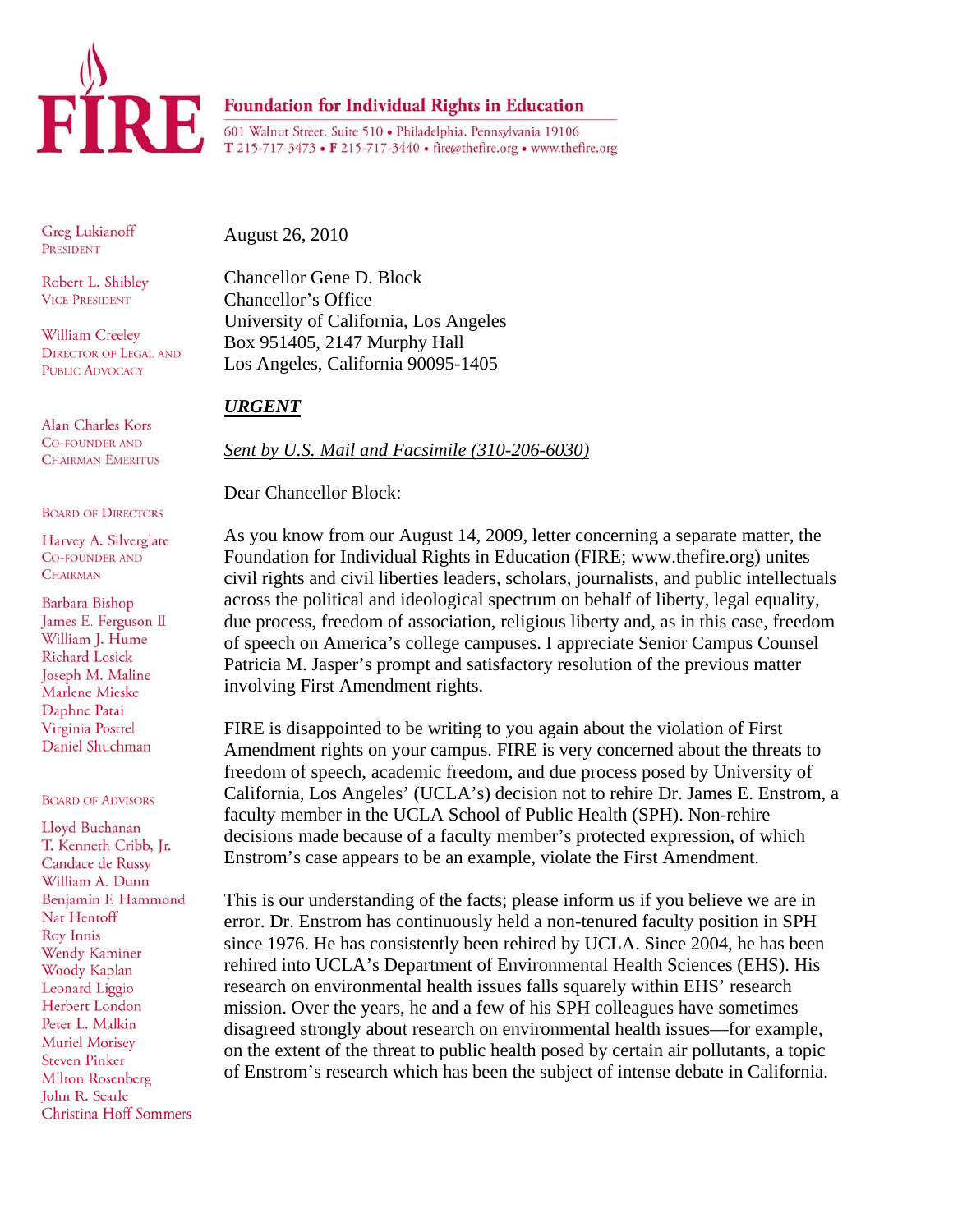Enstrom also was a successful whistleblower regarding members of the Scientific Review Panel on Toxic Air Contaminants for the California Air Resources Board who, according to a lawsuit filed by the Pacific Legal Foundation (PLF) in June 2009, had been serving beyond the threeyear legal limit on their terms of office without being properly re-nominated. One such member was EHS faculty member John Froines. As a direct result of Enstrom's advocacy on this issue, Froines was replaced on the panel effective July 22, 2010. According to Enstrom, at least six of the nine panel members were replaced in 2010 as a direct result of Enstrom's advocacy and the PLF lawsuit.

Enstrom has faced retaliation as a result of his whistleblowing and as a result of his research. According to a February 9, 2010, e-mail from Enstrom to EHS Chair Richard J. Jackson, he first learned about the retaliation on December 14, 2009, when he learned that, without his knowledge or permission, his salary had been charged to various funds in place of Fund 59605, which had been "an active source of ongoing support that paid my entire UCLA salary." Enstrom also learned in January 2010 that this fund had been cut off without Enstrom's knowledge, causing the other funds to be depleted.

Then, according to a June 15, 2010, letter from Enstrom to SPH Dean Linda Rosenstock, Enstrom faced further retaliation in February 2010, when Jackson informed Enstrom that Enstrom was being "indefinitely … laid off" as of April 21, 2010, due to lack of funding for his position. Ever since his February 9 e-mail, Enstrom has been asking for a full accounting of his research funds dating back to 2007, but he has not received a response of any substance. In his June 15 letter, Enstrom calculated that there was sufficient funding (including unused vacation and sick leave) to employ him at least through December 2011. UCLA officials appear to have subsequently abandoned this particular justification for severing Enstrom's employment.

On June 9, 2010, however, Enstrom learned of still another instance of retaliation from his department. He received an e-mail from Jackson stating that the EHS faculty (including Froines) had voted not to rehire Enstrom. Jackson also wrote Enstrom a letter on June 9 stating that Enstrom would be "indefinitely laid off" effective June 30, 2010. Jackson wrote that the decision was made for "programmatic and financial reasons," adding:

Programmatically, your research is not aligned with the academic mission of the Department, and your research output and ability to secure continued funding does not meet the minimum requirements for the Department. In reviewing financial resources, the Department is unable to continue your current appointment.

Such a layoff timeline violates UCLA's "Procedures for Non-Reappointment of an Appointee Who Has Served Eight or More Consecutive Years," of which section 137-32 requires that "The University shall provide a written Notice of Intent not to reappoint at least sixty (60) days prior to the appointment's specified ending date." (Incidentally, the American Association of University Professors recommends 12 months in such cases.)

On June 30, 2010, SPH Associate Dean for Academic Programs Hilary Godwin wrote Enstrom extending his appointment for an additional 60 days, ending August 30. Godwin wrote: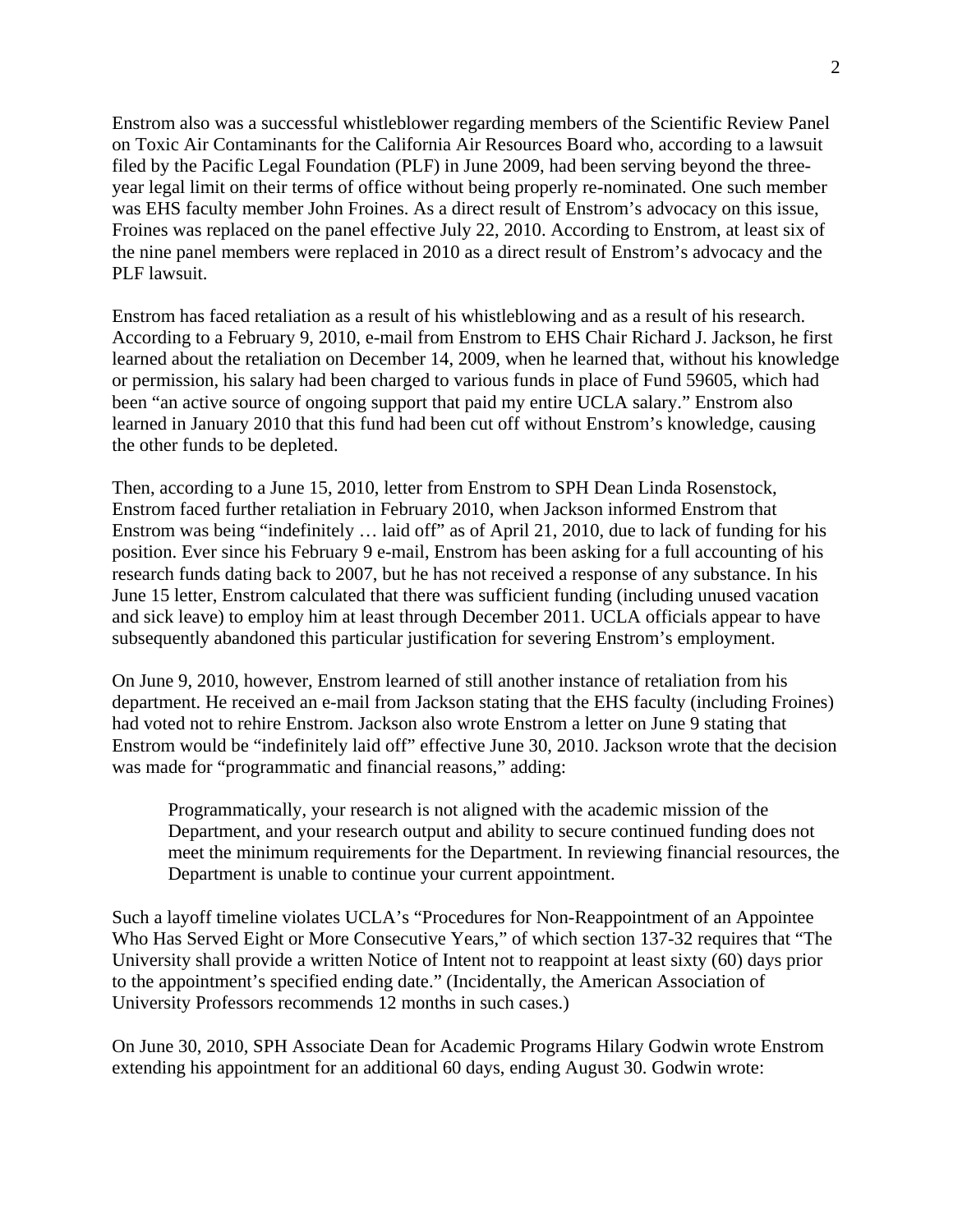The basis for non-reappointment is that the faculty of Environmental Health Sciences have determined that your research is not aligned with the academic mission of the Department, and that your research output and other contributions do not meet the department minimums.

Enstrom appealed this decision, following UCLA's "Procedures for Non-Reappointment of an Appointee Who Has Served Eight or More Consecutive Years," via a July 14 letter to Vice Chancellor for Academic Personnel Thomas Rice. Rice deferred to Godwin, who rejected the appeal. Godwin sent Enstrom a letter on July 29, stating:

As previously notified, the reason for non-reappointment is [that] the faculty of the Department of Environmental Health Sciences has determined that your research is not aligned with the academic mission of the Department, and your research output and other contributions do not meet the department requirements.

In both Enstrom's June 15 and July 14 letters, Enstrom challenged the decisions against him. In particular, he demonstrated that his research on environmental health is fully aligned with the "mission" of EHS and that his research output has been robust. He also argued that this and the other grounds given by Jackson and Godwin for non-rehire are merely pretextual, hiding the faculty's dislike for his research findings and his advocacy against such a prominent EHS faculty member as Froines.

In the absence of any evidence that Enstrom has failed to meet "department minimums" or "department requirements" or even that such standards exist, we agree with Enstrom's characterization of the non-rehire decision as pretextual. According to Enstrom, his research output has changed little over time. Furthermore, he has never been told what the "department requirements" or "department minimums" are, and he has never seen any statement of what these requirements are, if they exist at all. He also is unaware that the so-called requirements have been used to assess anyone else in the department, let alone to justify a decision not to rehire.

On August 12, Enstrom filed a timely grievance challenging his non-reappointment. According to Enstrom, a Grievance Liaison has found merit in the grievance and has referred it to Rice so that he can select a Step II Reviewer of the grievance, following UCLA procedure.

Again, all signs are that UCLA would not have made its non-rehire decision but for the apparent animus felt by many of his peers as a result of Enstrom's research and his whistleblowing—all instances of protected speech. As a public university, UCLA is both legally and morally bound by the First Amendment's guarantees of freedom of expression and academic freedom. The Supreme Court has held that academic freedom is a "special concern of the First Amendment" and that "[o]ur nation is deeply committed to safeguarding academic freedom, which is of transcendent value to all of us and not merely to teachers concerned." *Keyishian v. Board of Regents*, 385 U.S. 589, 603 (1967) (internal citations omitted). As the Supreme Court wrote in *Sweezy v. New Hampshire*, 354 U.S. 234, 250 (1957):

The essentiality of freedom in the community of American universities is almost selfevident. No one should underestimate the vital role in a democracy that is played by those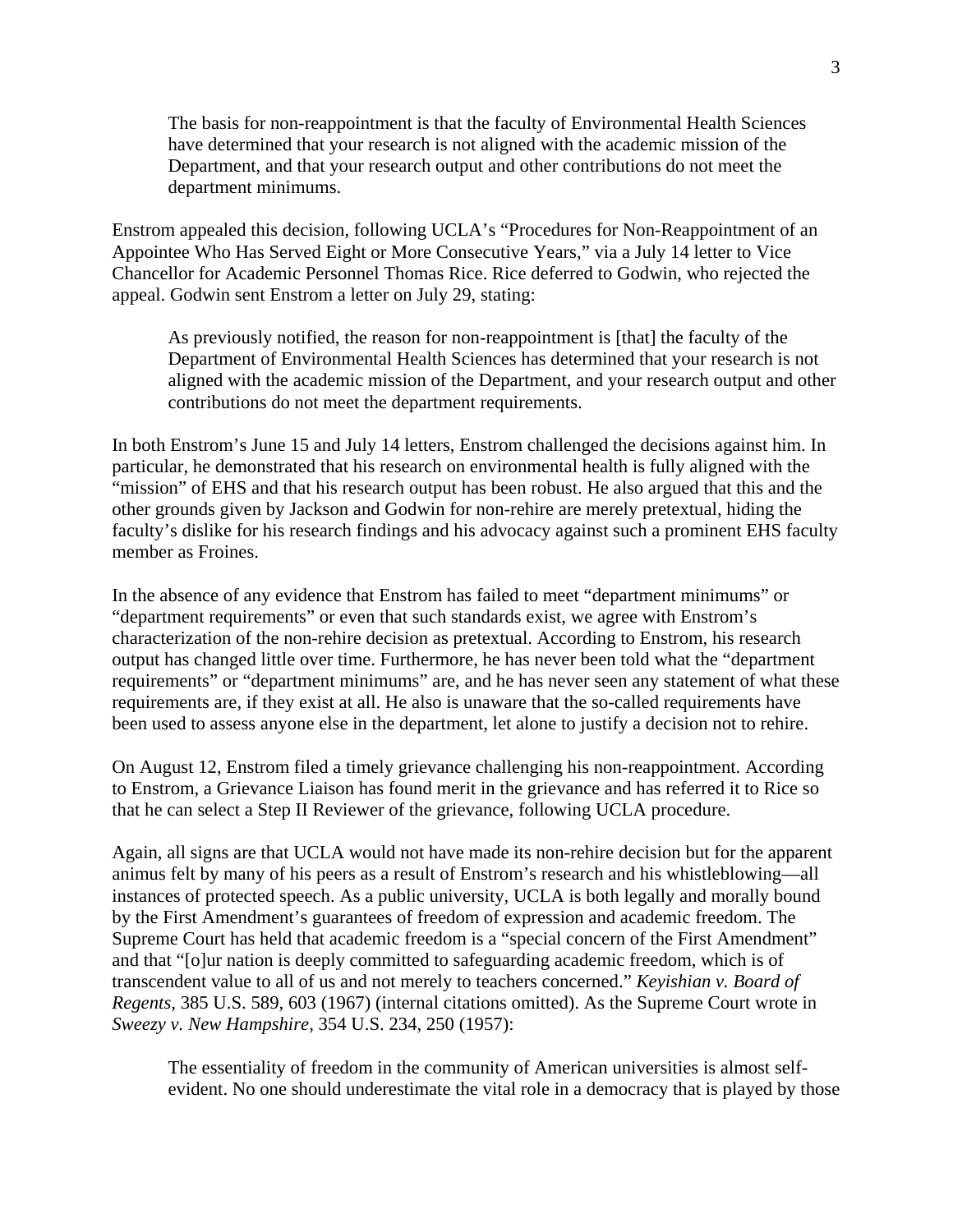who guide and train our youth. To impose any strait jacket upon the intellectual leaders in our colleges and universities would imperil the future of our Nation. ... Teachers and students must always remain free to inquire, to study and to evaluate, to gain new maturity and understanding; otherwise our civilization will stagnate and die.

This principle holds whether the subject is communism, Catholicism, climate change, or the effects of air pollution. We trust that you understand that the First Amendment's protections (as well as the free speech protections of the California Constitution) fully extend to public universities like UCLA. See, e.g., *Keyishian*, 605-06 ("[W]e have recognized that the university is a traditional sphere of free expression so fundamental to the functioning of our society that the Government's ability to control speech within that sphere by means of conditions attached to the expenditure of Government funds is restricted by the vagueness and overbreadth doctrines of the First Amendment"); *Healy v. James*, 408 U.S. 169, 180 (1972) (citation omitted) ("[T]he precedents of this Court leave no room for the view that, because of the acknowledged need for order, First Amendment protections should apply with less force on college campuses than in the community at large. Quite to the contrary, 'the vigilant protection of constitutional freedoms is nowhere more vital than in the community of American schools'").

Non-tenured faculty members do not have diminished First Amendment rights because of their employment status. Adverse employment action against a non-tenured faculty member, when that action is due to the faculty member's protected expression, violates the faculty member's First Amendment rights. This includes decisions not to rehire adjunct faculty members who have a reasonable expectation of being rehired. See *Mt. Healthy City Sch. Dist. Bd. of Educ. v. Doyle*, 429 U.S. 274, 283 ("[A teacher's] claims under the First and Fourteenth Amendments are not defeated by the fact that he [does] not have tenure."); *Mabey v. Reagan*, 537 F.2d 1036, 1045 (9th Cir. 1976) ("Withal, it is our duty to protect First Amendment values. Initially, our concern is to guard the rights of the terminated instructor. But, more importantly, we examine alleged First Amendment violations because of their potential chill on others, especially those situated like the complainant. **Although a person's tenure status is irrelevant to the First Amendment inquiry** (*Perry v. Sindermann* (1972) 408 U.S. 593, 597–98, 33 L. Ed. 2d 570, 92 S. Ct. 2694), our close examination is particularly appropriate where, as here, a complex of reasons may as well mask an unlawful motive as legitimately motivate a refusal to rehire ...") (emphasis added).

While a public university is often allowed to choose not to rehire a non-tenured faculty member for a very wide variety of reasons, or for no reason at all (unless contractual agreements state otherwise), it is not permitted to make such a decision for a constitutionally impermissible reason, such as whistleblowing retaliation or as punishment for protected speech. Yet all signs are that this is just what has happened here. UCLA appears to have used hitherto unknown, ambiguous, or unenforced funding and research output "minimums" as mere pretexts for accomplishing what it could not otherwise accomplish lawfully. But for retaliation for Enstrom's protected expression, he would still be employed by UCLA. This is impermissible.

## **Enstrom's Case Requires Immediate Resolution**

Because Enstrom's case involves the violation of a faculty member's rights, you have not only the authority but also the moral and legal responsibility to work to resolve the situation as quickly as possible. Every day that the case continues is a deeper violation of academic freedom